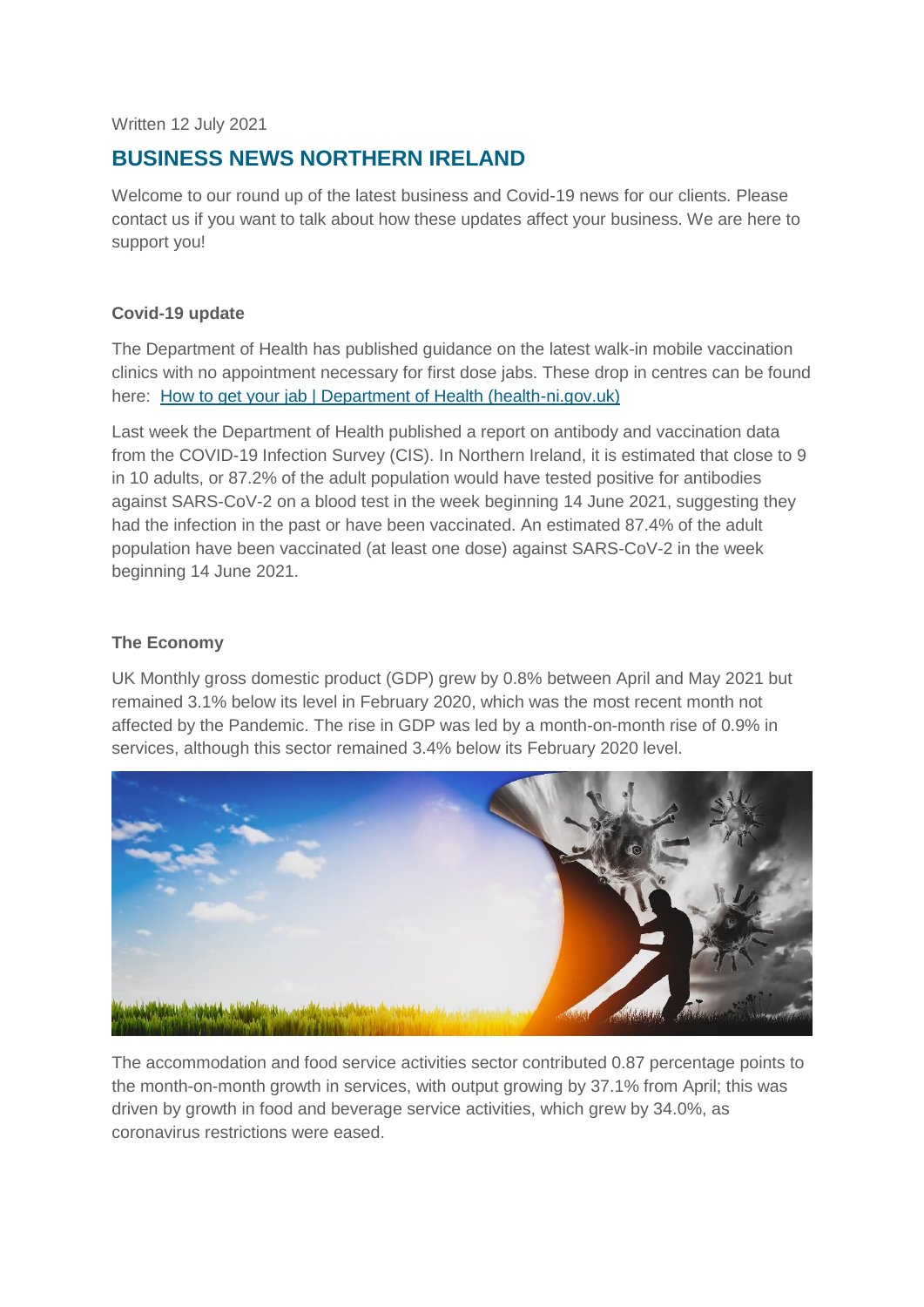Monthly production grew by 0.8% between April and May 2021 leaving it 2.6% below its February 2020 level; the monthly growth was led by the electricity, gas, steam and air conditioning supply sector, as cold weather and low wind speeds contributed to high demand for gas production in May.

Monthly construction declined by 0.8% between April and May 2021 leaving it 0.3% above its February 2020 level.

Overall it seems the UK is now starting to "bounce-back" and as restrictions ease further we expect this growth to continue.

# **Optimal Programme for Antrim and Newtownabbey businesses**

Antrim & Newtownabbey Borough Council's Optimal Programme is now open for new applications. If you have less than 50 full-time employees and are based within Antrim & Newtownabbey Borough Council area, the programme can offer free support through mentoring, workshops and networking.

See: [Optimal Programme for Antrim and Newtownabbey businesses \(nibusinessinfo.co.uk\)](https://www.nibusinessinfo.co.uk/content/optimal-programme-antrim-and-newtownabbey-businesses)

# **SBRI: EuropeWave Innovative Wave Energy**

EuropeWave is an innovative research and development (R&D) programme which will combine almost €20 million of national, regional and EU funding for wave energy.

The five-year collaborative programme opened its **[competitive call for tenders](https://www.europewave.eu/requestfortenders)**, which will see several wave energy projects selected for the first stage of 'concept development'.

The call will be open until **1 October 2021**.

See: [SBRI: EuropeWave Innovative Wave Energy \(nibusinessinfo.co.uk\)](https://www.nibusinessinfo.co.uk/content/sbri-europewave-innovative-wave-energy)

#### **Marine Litter Capital Grants**

Funding is available for community groups, businesses and statutory bodies to purchase equipment for projects to reduce marine litter. The £175,000 Live Here Love Here Marine Litter Capital Grants funding programme is open for applications.

The grants are being provided by the Department of Agriculture, Environment and Rural Affairs (DAERA) through the Live Here Love Here collaborative partnership involving:

- DAERA
- **ten local councils**
- Northern Ireland Housing Executive
- Keep Northern Ireland Beautiful

The Marine Litter Capital Grants will support organisations and groups to purchase items to: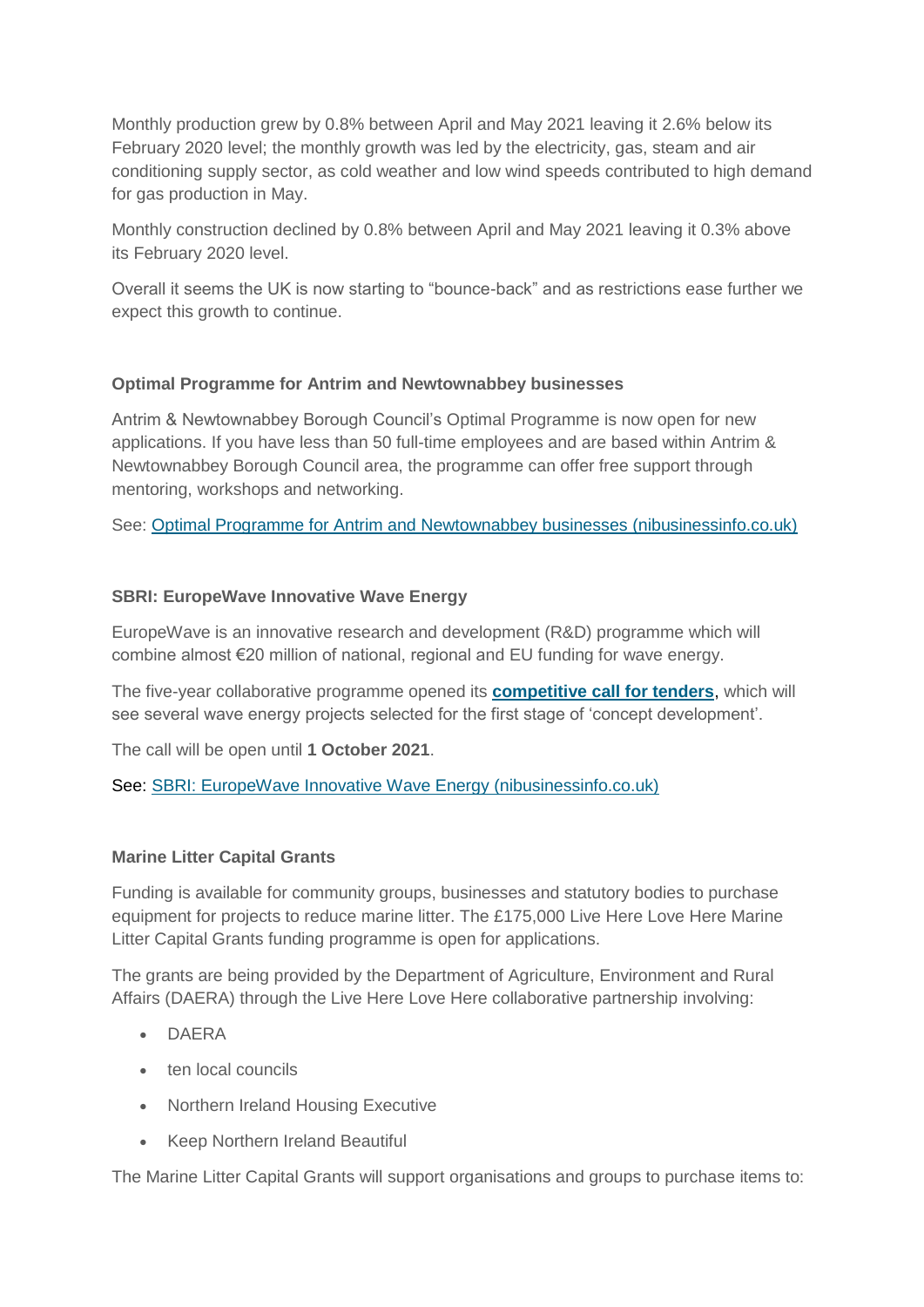- prevent litter and plastic pollution from entering the marine environment
- enhance the environmental management of a local area to reduce marine litter
- improve the health and wellbeing of communities and marine biodiversity recovery by helping to improve and/or maintain the quality of public open spaces
- improve the quality of their local environment by changing behaviour through creative concepts to reduce the incidence of littering

Financial support of between £500 and £40,000 will be available to constituted groups, businesses and statutory bodies meeting the eligibility criteria. Between £500 and £5,000 will be available to non-constituted groups.

# [Find guidance notes and how to apply online on the Live Here, Love Here](https://www.liveherelovehere.org/cgi-bin/generic?instanceID=66) website

# **Zero Emission Flight Competition Launched**

Grants of up to £50,000 to at least 12 businesses and universities developing technology to support the transition to zero emission flight.

Connected Places Catapult is working with the Department for Transport (DfT) on the Zero Emission Flight Infrastructure (ZEFI) programme. A key element of this work is bolstering research and development into enabling the introduction of hydrogen and electric aircraft, and their supporting infrastructure, into UK airports.

As part of the ZEFI programme, Catapult has launched a new Transport Research and Innovation Grant (TRIG) competition. The competition will offer grants of up to £50,000 to at least 12 innovative businesses and universities developing technology into the following priority areas:

- hydrogen storage, handling, aircraft refuelling/defueling, distribution, and associated technologies
- electric charging, storage, handling, batteries, electric distribution, and associated technologies for electric-powered aircraft
- research into future demand scenarios for airside use of green hydrogen and electricity at UK airports

This R&D programme will be complemented by demonstrations of sustainable aviation technology that will inform the UK's phased transition towards zero emission flight.

The competition is for projects with a Technology Readiness Level (TRL) between 2 and 5, meaning projects that involve research/feasibility as well as those involving prototyping or operational testing.

You can [find application forms and guidance documents on the Catapult website](https://cp.catapult.org.uk/opportunity/trig-zero-emission-flight/)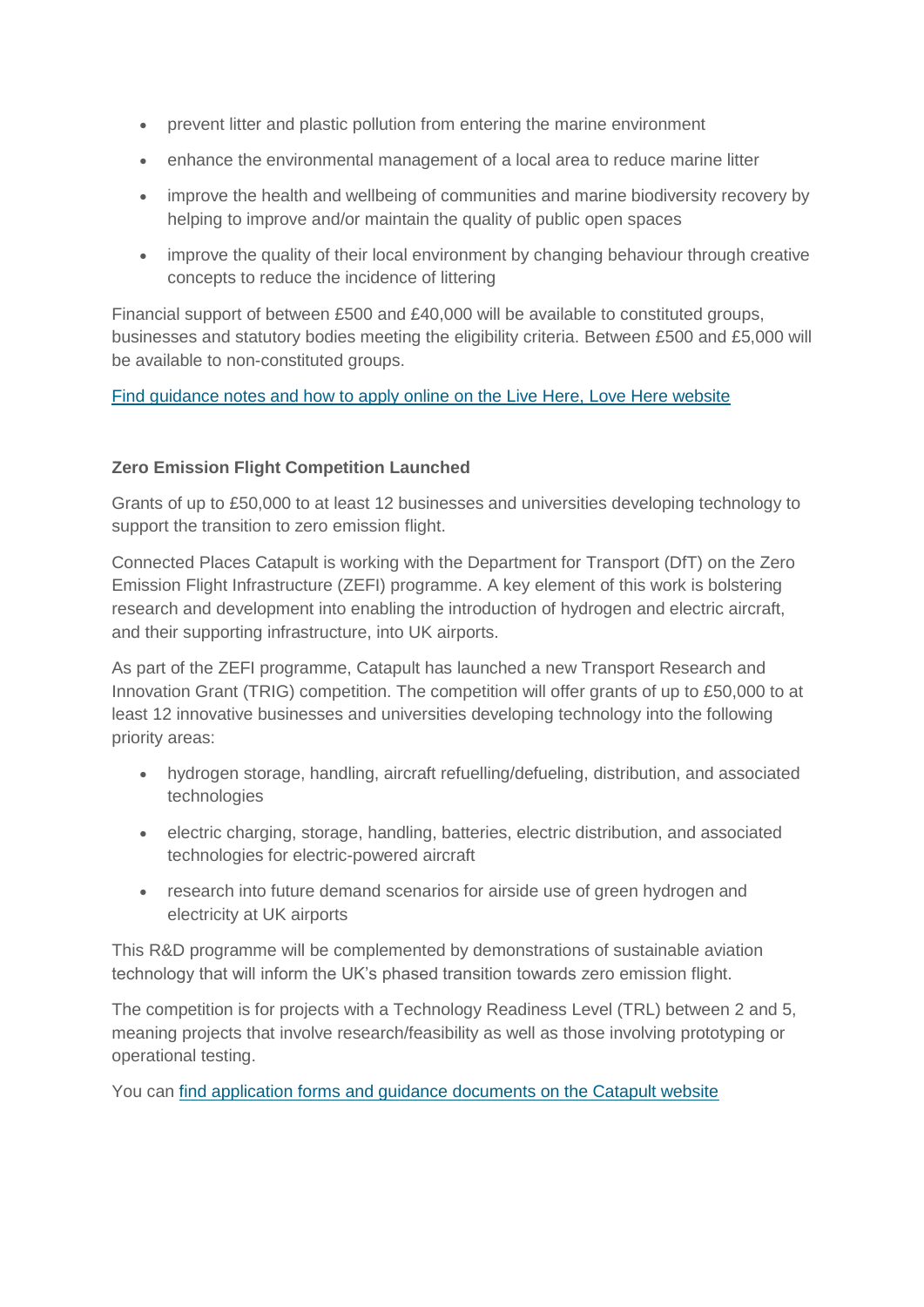# **More details on New Company Loss Carry Back Rules**

HMRC have updated their guidance on claiming relief for company trading losses to take account of the extended carry back announced in the Spring Budget and now legislated in the Finance Act 2021. The guidance sets out the details required by HMRC where a company is making a claim for loss relief in advance of submitting its CT600 corporation tax return, where the loss is no more than £200,000.

# Temporary extension to carry back of trade losses

In the Budget 2021, the Chancellor announced a temporary extension to the carry back of trading losses from one year to 3 years, for losses up to £2,000,000 for accounting periods ending between 1 April 2020 and 31 March 2022. Losses must be set against profits of most recent years first before carry back to earlier years.

There is no change to the current one-year unlimited carry back of trade losses, however, for the extended relief, the amount of loss that can be carried back to the earlier 2 years of the extended period is capped for each of those 2 years. This is a cap of £2,000,000 of losses for all relevant accounting periods ending in the period 1 April 2020 to 31 March 2021 (financial year 2020).

Groups will be subject to a group cap of £2,000,000 for each relevant period.

Extended loss carry back claims will need to be made in a return, however, claims below a de minimis limit of £200,000, may be made outside a return. This means that any standalone or group company with losses capable of providing relief up to a maximum of £200,000, may make a claim in respect of a relevant accounting period without having to wait to submit its company tax return.

#### Make a de minimis claim

If you want to make a de minimis claim outside the company tax return, you can [send a](https://www.tax.service.gov.uk/submissions/new-form/make-claim-for-extended-loss-carry-back)  [claim submission to HMRC.](https://www.tax.service.gov.uk/submissions/new-form/make-claim-for-extended-loss-carry-back)

You will need to give relevant information such as:

- UTR
- company name
- agent code (if applicable)
- start and end dates of loss making accounting period
- amount of loss
- dates of accounting periods to carry the loss back to and the relevant amounts
- management accounts as a PDF if a tax return has not been completed for the lossmaking accounting period

More information about the changes can be found in the **Extended Loss Carry Back for** [Businesses.](https://www.gov.uk/government/publications/extended-loss-carry-back-for-businesses)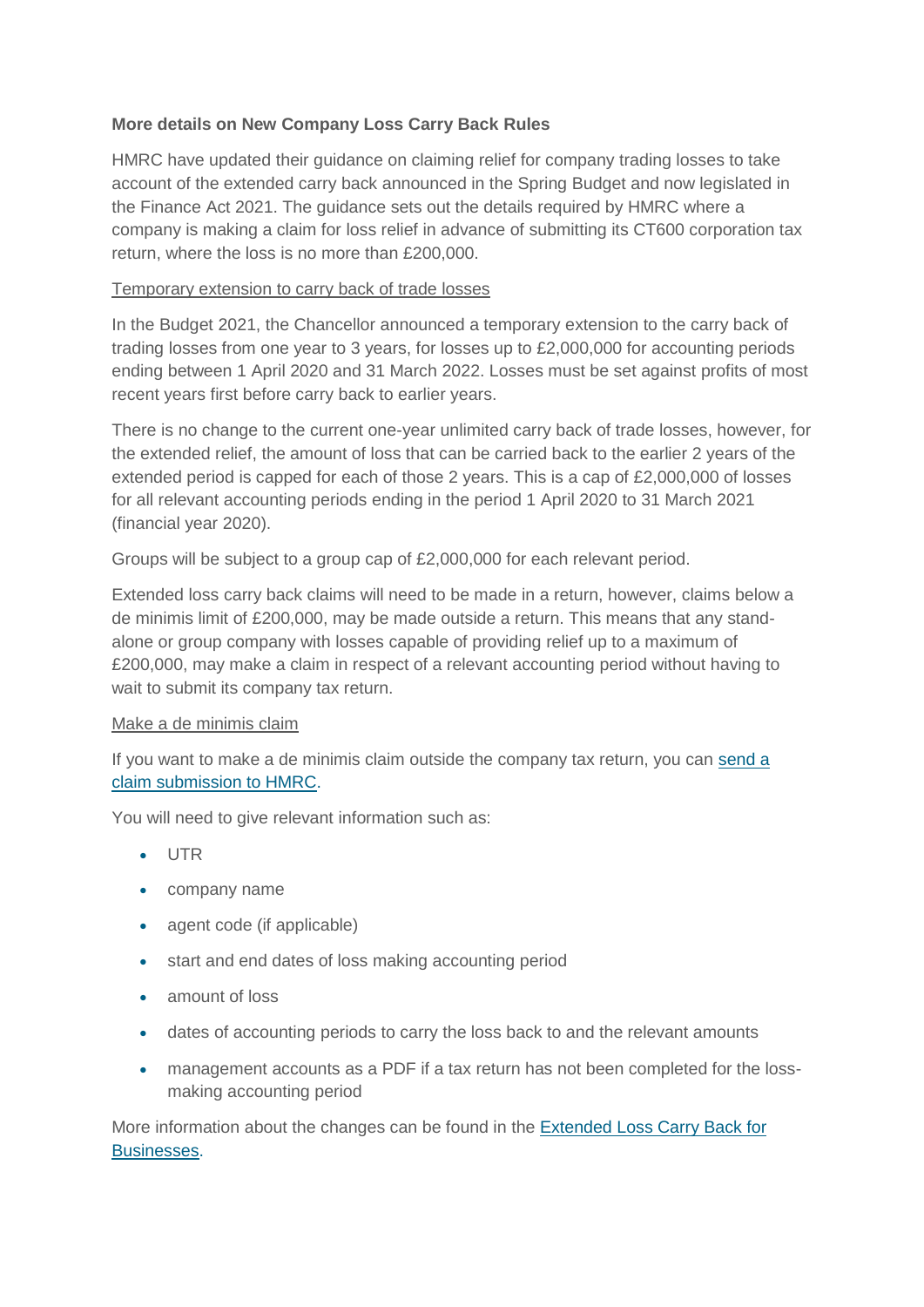# **COVID-19 GOVERNMENT SUPPORT NEWS**

Below is our weekly roundup of changes to government support information generally and for businesses, employers and the self-employed.

# **HMRC publish details of the Fifth SEISS grant claim**

Full details of the fifth Self-Employed Income Support Scheme (SEISS) grant, including a new turnover test which determines the level of the grant, were published by HMRC on 6<sup>th</sup> July.

Unlike the CJRS Furlough Grants to support employees' wages, Tax Agents are not allowed to make SEISS grant claims on their client's behalf. This seems unreasonable as most selfemployed traders will find the HMRC guidance inexplicable and will need their accountant/ tax agent's assistance in determining how much they are entitled to!

Although the eligibility for the fifth grant is the same as the fourth grant, the amount of the fifth grant will be determined by how much the turnover of the business(es) have reduced compared to the turnover in the reference year.

See: [Check if you can claim a grant through the Self-Employment Income Support Scheme -](https://www.gov.uk/guidance/claim-a-grant-through-the-coronavirus-covid-19-self-employment-income-support-scheme) [GOV.UK \(www.gov.uk\)](https://www.gov.uk/guidance/claim-a-grant-through-the-coronavirus-covid-19-self-employment-income-support-scheme)

The fifth grant is 80% of three months' average trading profits capped at £7,500 for those whose turnover has reduced by 30% or more. Those with a turnover reduction of less than 30% will receive a grant based on 30% of three months' average trading profits, capped at £2,850.

We have been waiting for the precise rules for determining turnover, but HMRC guidance provides more questions than answers and further clarification is still required.

See: [Work out your turnover so you can claim the fifth SEISS grant -](https://www.gov.uk/guidance/work-out-your-turnover-so-you-can-claim-the-fifth-seiss-grant) GOV.UK (www.gov.uk)

The turnover figure required is for a 12-month period starting on any date between 1 and 6 April 2020. Those who prepare accounts on a tax year basis will be able to use the same figure that will appear on the 2020/21 tax return.

That turnover figure is then compared to the turnover in the "reference period" which for most individuals will be the turnover figure from their 2019/20 tax return and there is an option to use 2018/19 if 2019/20 was not a normal year for the business.

The turnover figure will be the sum of all of the taxpayer's businesses but should exclude coronavirus support payments (for example previous SEISS grants, eat out to help out payments and local authority grants).

The rules for partners seem particularly illogical, especially where they are also involved in another business. We will keep you updated if and when further clarification is published.